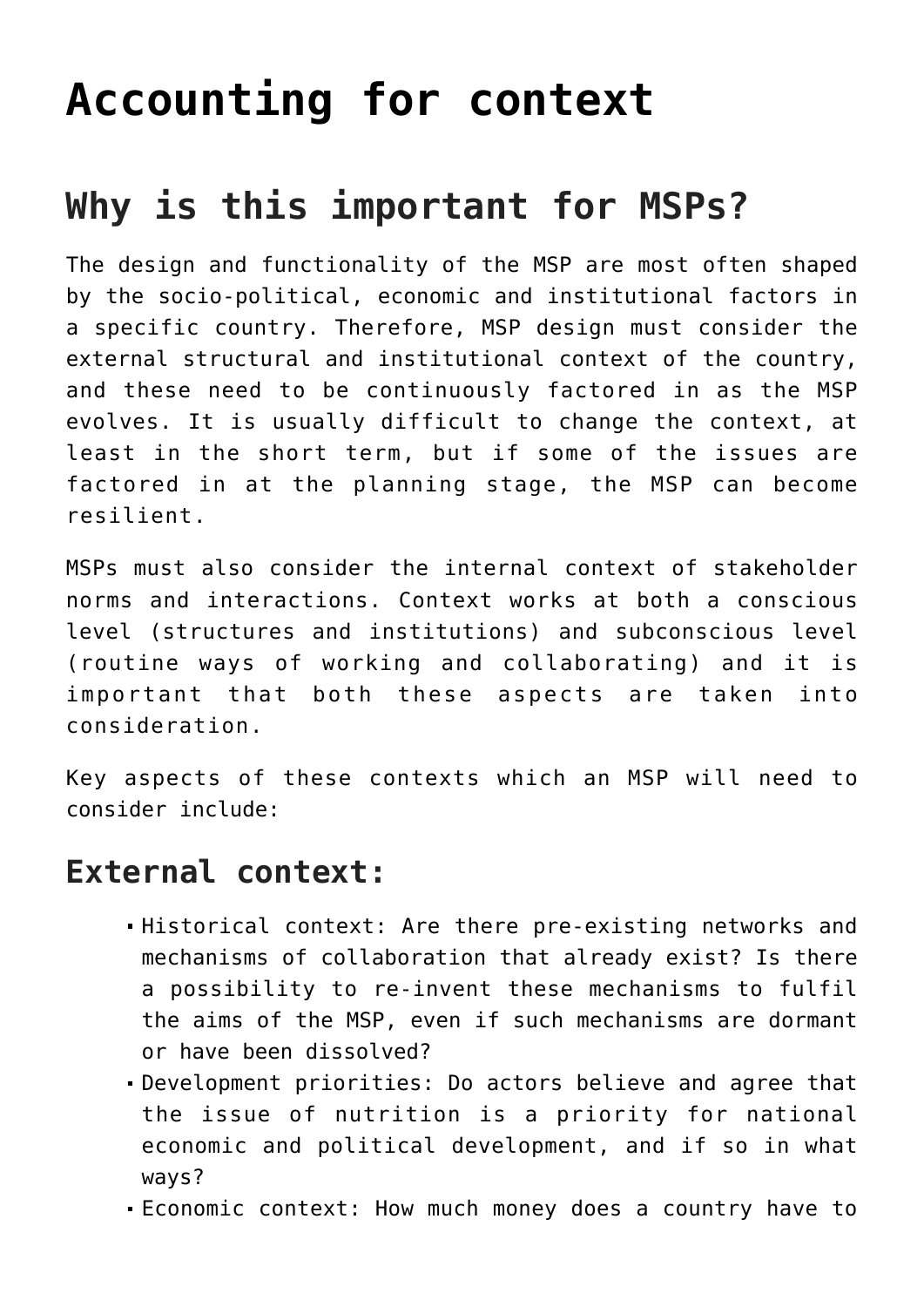invest in social programmes, and how much is allocated to nutrition-sensitive action in different sectors?

- Political context: How stable is the country politically, and how much recognition do politicians give to nutrition and its underlying issues? Is nutrition seen as politically urgent to address?
- Governance context: How can the MSP fit within the governance structure of the country, including how various existing departments and organisations function and their chain of authority and accountability? How does the government engage with other stakeholders such as the private sector, civil society actors?
- Policy context: What policies, governing bodies and legislation govern different aspects of nutrition, how do they interact, and how much power do they have in the country?
- Social context: How is nutrition seen socially and culturally in a country, and how does this affect what is done for nutrition? Is nutrition seen as socially urgent to address? How is the participation of marginalised and vulnerable communities in governance of issues such as nutrition seen within a country, including gender norms and codes which shape participation in the MSP?
- Support for nutrition: What is the role of development partners in the country, and which development partners choose to work on nutrition?
- Nutrition indicators: Which aspects of nutrition are most pressing in the country, and in different parts of the country, and how is this data and information used, understood and recognised?

### **Internal context:**

Capacity: Does the MSP, including its constituent members, have adequate technical, managerial and strategic capacities (including human resource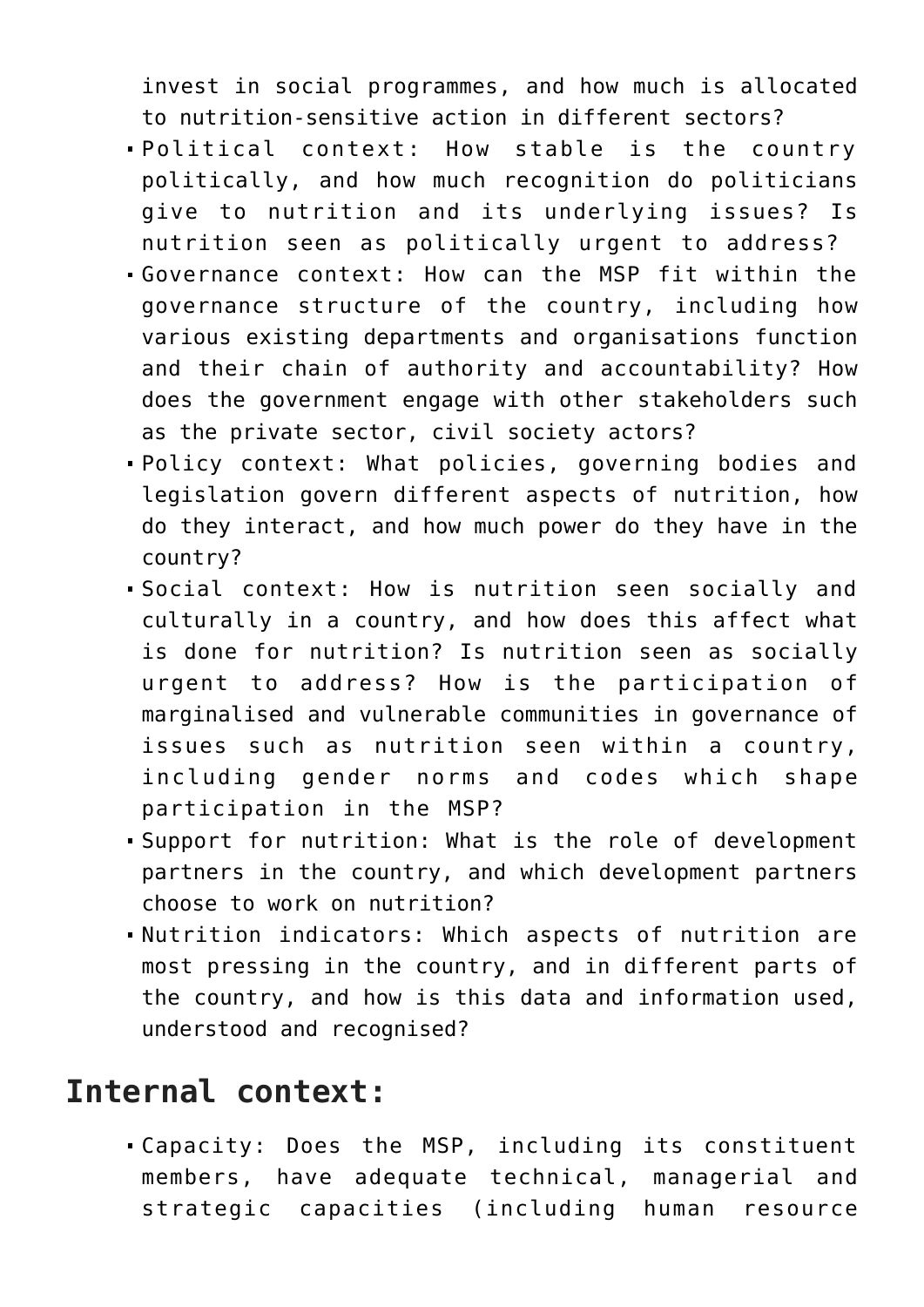management, negotiation, mediation, and reaction to change), separately or in partnership with others, to carry out coordination and other activities for nutrition? Is there capacity to adapt and respond to change?

- Incentives: Are there tangible or intangible economic, financial, political, and personal motivations, within the organisations contributing to the MSP, which encourage working together for nutrition?
- Leadership: Is there a champion to take the lead in initiating or implementing an MSP, including the creation of political space? Is there high-level leadership from parlimentarians; leadership from the focal point; and leadership from other individuals or agencies in organisations participating in the MSP?
- Values: Do organizational and individual attitudes and behaviours encourage collaboration? Is there a history of working with others in other sectors and being open to new ideas? Are decision-making structures appropriate to working across sectors and stakeholders? Do organizations participating in the MSP have a common sense of purpose, a vision of the problem, solutions, and collective goals?
- Power: What are the power relations among the different stakeholders participating in the MSP? How does this affect everyday interaction and longer-term functioning?

Some factors will be more important in some contexts, and others in other contexts. Understanding these different aspects of context will help those creating or renovating an MSP to address them, and give the MSP the best chance of working well.

#### **How does this work in practice?**

Institutional context helps in building synergies: In Sri Lanka, collaboration at sub-national levels is more effective